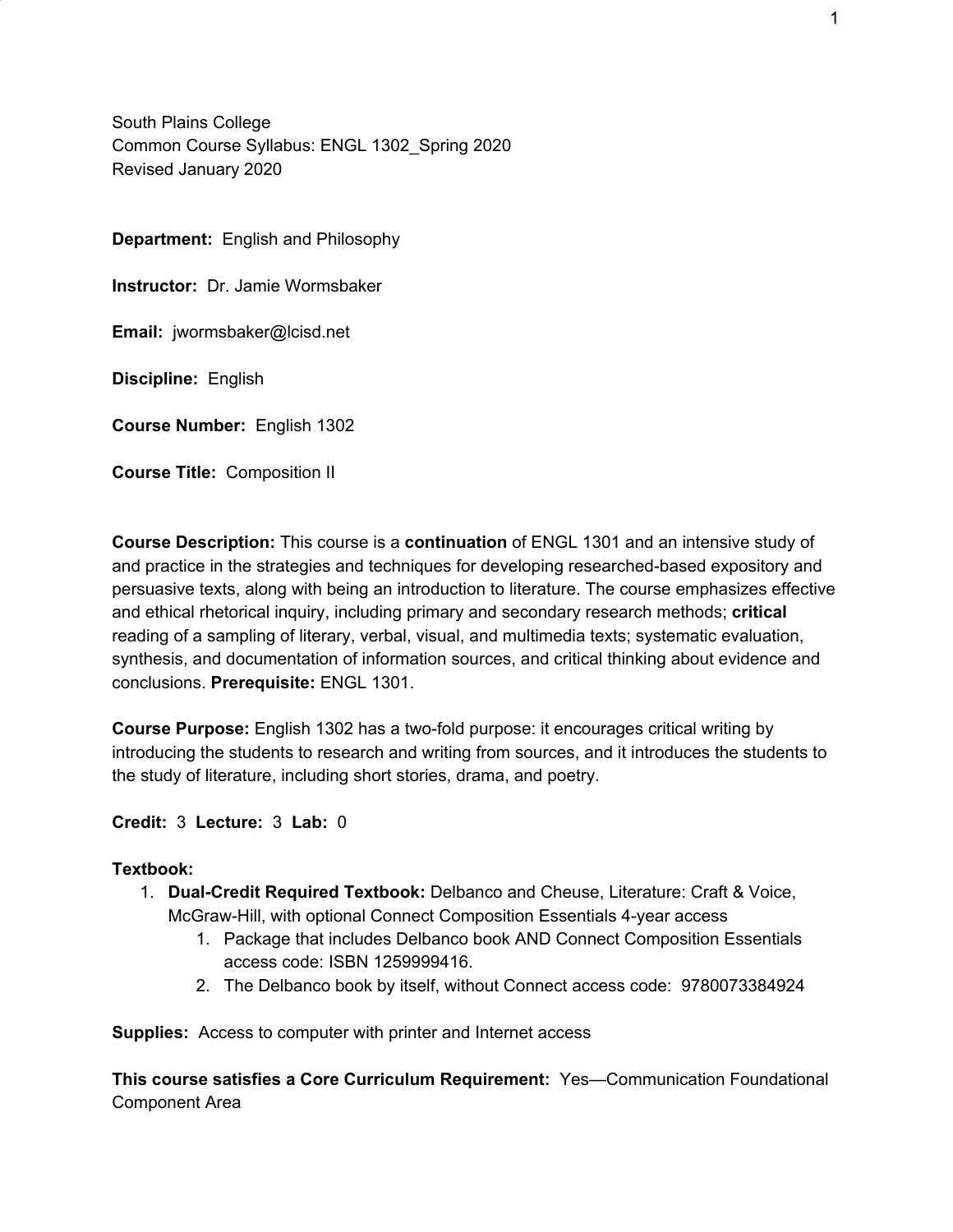#### **Core Curriculum Objectives addressed:**

- **Communications skills**—to include effective written, oral and visual communication
- **Critical thinking skills**—to include creative thinking, innovation, inquiry, and analysis, evaluation and synthesis of information
- **Teamwork**—to include the ability to consider different points of view and to work effectively with others to support a shared purpose or goal
- **Personal Responsibility**—to include the ability to connect choices, actions, and consequences to ethical decision-making.

**Student Learning Outcomes:** Upon successful completion of this course, students will:

- 1. Demonstrate knowledge of individual and collaborative research processes.
- 2. Develop ideas and synthesize primary and secondary sources within focused academic arguments, including one or more research-based essays.
- 3. Analyze, interpret, and evaluate a variety of texts for the ethical and logical uses of evidence.
- 4. Apply critical thinking to the study of literature and write essays which demonstrate that critical thinking.
- 5. Use edited American English to write in a style that clearly communicates meaning, builds credibility, and inspires belief or action.
- 6. Apply the conventions of style manuals for specific academic disciplines (e.g., APA, CMS, MLA, etc.)
- 7. Read and view videos of works of **American literature;** analyze the use of literary devices (plot, point of view, theme, characterization, setting, symbolism, tone, etc.); understand American literary time periods and the characteristics of the writing from each time period; participate in class discussions of the readings; and be tested over their understanding of the readings and lectures through quizzes, examinations, and/or written assignments.

**Student Learning Outcomes Assessment:** A pre- and post-test and/or a writing assignment rubric will be used to determine the extent of improvement that the students have gained during the semester.

**Course Evaluation:** *A multiple-source research paper is a required assignment for ENGL 1302.*

You may be assessed this semester on the following types of assignments: Sample Assignments:

Article Summary Paper Character Analysis Essay (or other literary element, such as setting, symbolism,

theme)

Poem Explication Essay

**Required Assignment: Research Paper (4+ pages; multiple sources)**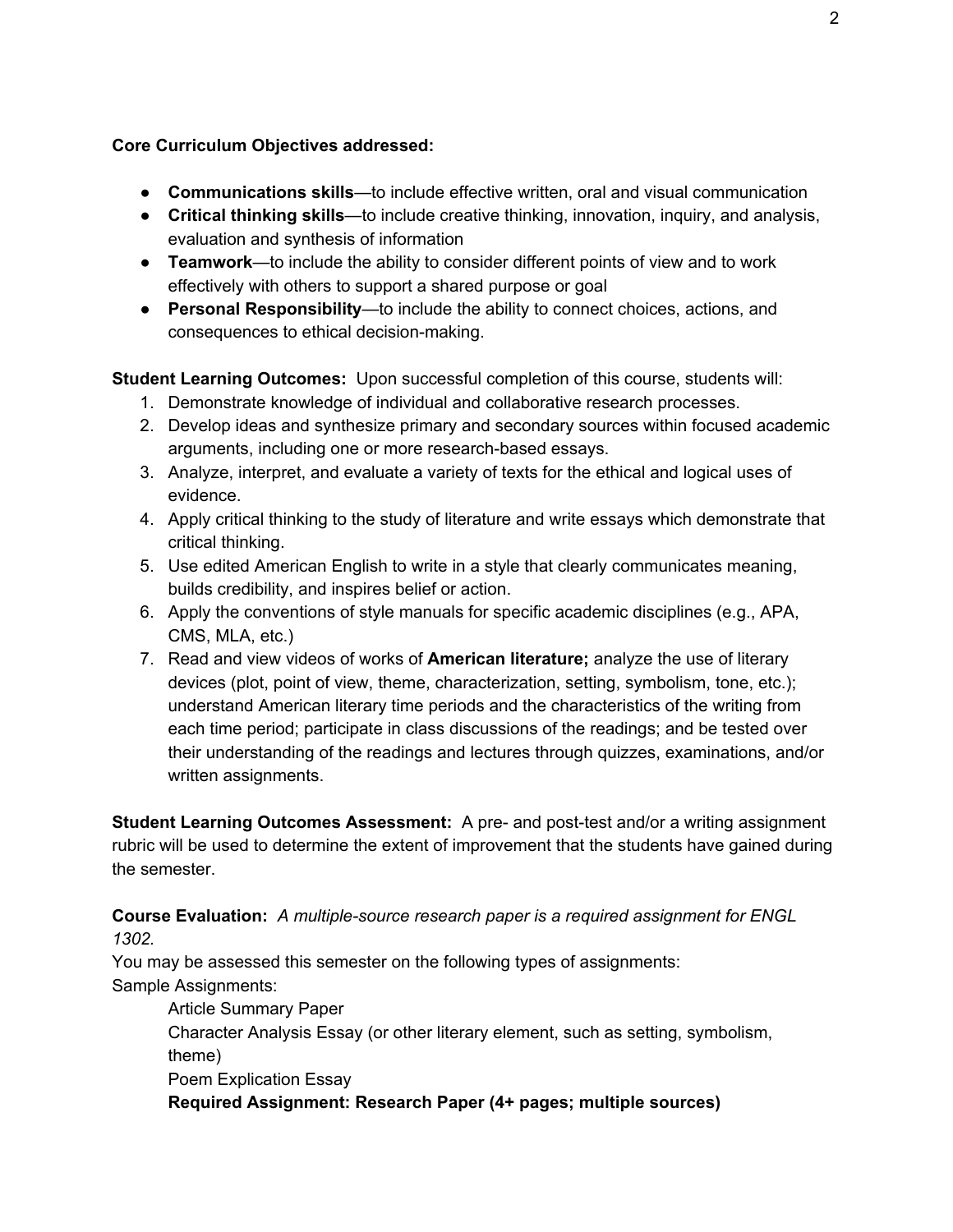Projects Literature Quizzes Documentation Format Quizzes (MLA and/or APA) Unit Exams (Short Story, Drama, Poetry, Research Skills, etc.) Final Exam

#### **Essay Assessment Guidelines:**

Essays may earn grades ranging from A to F based on the instructor's grading scale. Depending on the assignment, certain criteria may be weighted more than others, and each individual assignment may establish additional, more specific criteria. The quality of each of the criteria determines the letter grade. Not every essay will fit a single grade's description completely. I may also include process assignments and drafts in their assessment of the final grade.

#### **"A" Essay (Superior)**

To earn an "A," a paper meets all of the criteria below:

- 1. The paper fulfills all the basic requirements of the assignment (for example, topic, purpose, length, format).
- 2. **Unity:** The paper states a clear thesis, all topic sentences strongly support the thesis, and body paragraphs are unified around their topic sentences. The essay conveys a clear purpose and is tailored to a distinctive audience.
- 3. **Support**: Body paragraphs contain abundant, fresh details and examples that provide specific, concrete, logical evidence. If sources are required, the paper accurately integrates and correctly documents credible source material to add insight, sophistication, and complexity to the paper's ideas.
- 4. **Coherence:** The organization of the paper is excellent and logical (emphatic order, chronological order, etc.), transitions are sophisticated, and the paper exhibits mastery of basic components (introduction, conclusion, and body paragraph structure).
- 5. **Sentence Skills:** The paper contains no major errors (fragment, fused sentence, comma splice, subject-verb agreement, pronoun reference or agreement, verb form) and is virtually free of other grammar, spelling, wrong word, punctuation, mechanical, or point of view errors. Word choice and sentence variety (simple, compound, complex) are effective and powerful.

## **"B" Essay (Strong)**

To earn a "B," a paper meets all of the criteria below:

- 1. The paper fulfills all the basic requirements of the assignment (for example, topic, purpose, length, format).
- 2. **Unity:** The paper states a clear thesis, all topic sentences directly support the thesis, and body paragraphs display unity. The essay conveys good awareness of purpose and audience.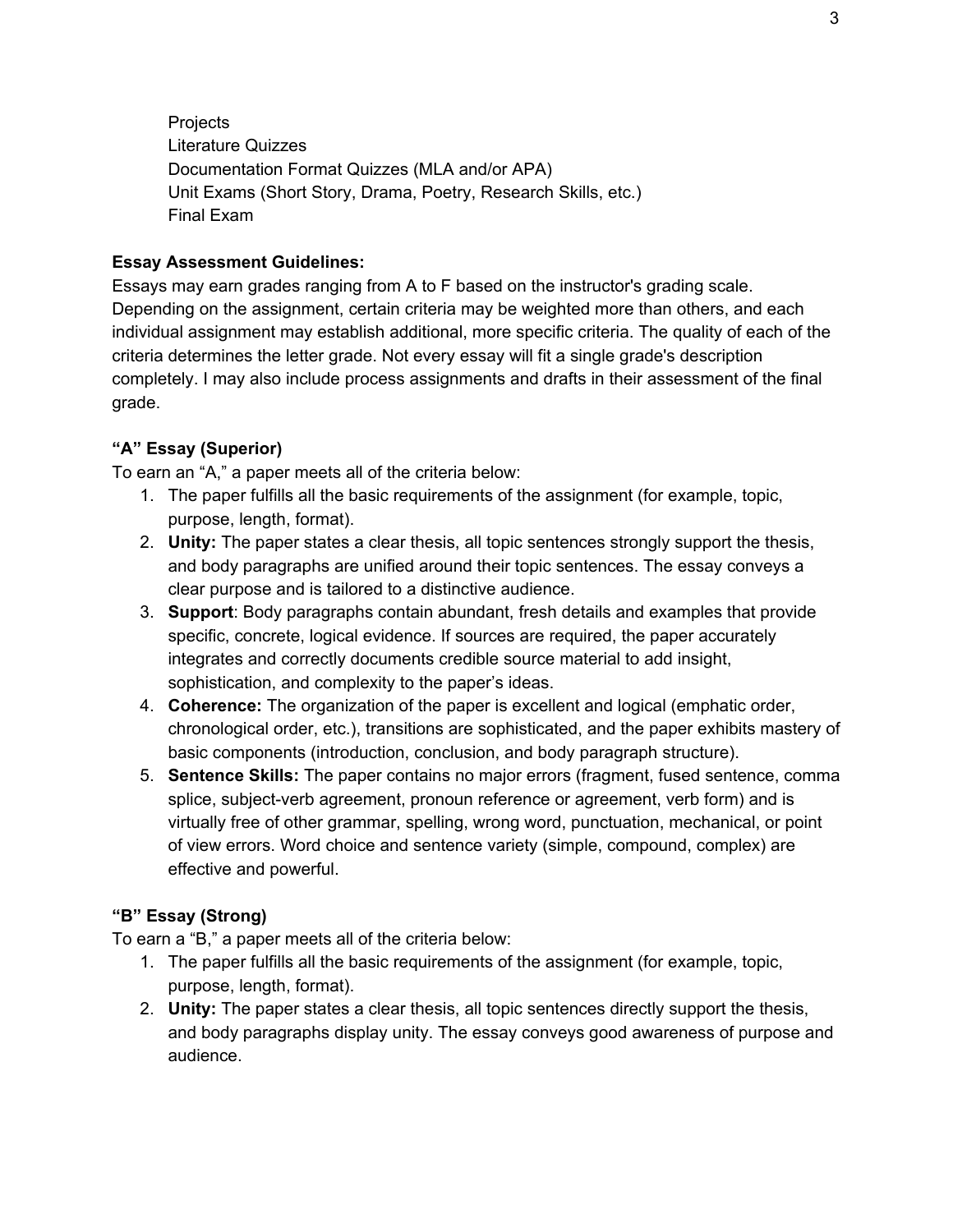- 3. **Support**: Body paragraphs are well-developed with specific details, examples, and sound logic. If sources are required, the paper accurately uses and correctly documents credible source material to supplement its ideas.
- 4. **Coherence:** The organization of the paper is clear and helpful, transitions are helpful, and the paper exhibits strong basic components (introduction, conclusion, and body paragraph structure).
- 5. **Sentence Skills:** The paper contains no more than two major errors (fragment, fused sentence, comma splice, subject-verb agreement, pronoun reference or agreement, verb form) and very few other grammar, spelling, wrong word, punctuation, mechanical, or point of view errors. Word choice and sentence variety are strong.

# **"C" Paper (Acceptable)**

To earn a "C," a paper meets all of the criteria below:

- 1. The paper fulfills all the basic requirements of the assignment (for example, topic, purpose, length, format).
- 2. **Unity:** A thesis is stated but may lack a strong claim or be obvious or predictable; topic sentences adequately support the thesis. One error in paragraph unity may occur. The essay's purpose and audience are adequately conveyed.
- 3. **Support**: Body paragraphs contain relevant details or logical reasons but need more specific examples/evidence. If sources are required, credible outside sources are usually integrated and cited correctly.
- 4. **Coherence:** Organization of ideas is satisfactory, transitions are logical, and the paper indicates competence in basic components (introduction, conclusion, and body paragraph structure).
- 5. **Sentence Skills:** The paper contains no more than four major errors (fragment, fused sentence, comma splice, subject-verb agreement, pronoun reference or agreement, verb form). Some other grammar, spelling, wrong word, punctuation, mechanical, or point of view errors are present but not distracting. Word choice and sentence variety are strong.

## **"D" Paper (Developing)**

To earn a "D," a paper will exhibit *one or more* of the weaknesses below:

- 1. The paper only partially fulfills one or more of the basic requirements of the assignment (for example, topic, purpose, length, format).
- 2. **Unity:** The thesis may announce the topic but no claim, contain more than one idea, or be too vague, too broad, or too narrow. Topic sentences are not tied to the thesis. Two errors in paragraph unity may occur. Essay conveys little awareness of audience or purpose.
- 3. **Support**: Details are sparse or vague and consist of generalizations, clichés, or repetition. If applicable, sources are insufficient and/or not always integrated or cited correctly.
- 4. **Coherence:** Organization is attempted but disjointed or confusing; transitions are sparse. The paper indicates awareness of but not competence in basic components (introduction, conclusion, and body paragraph structure).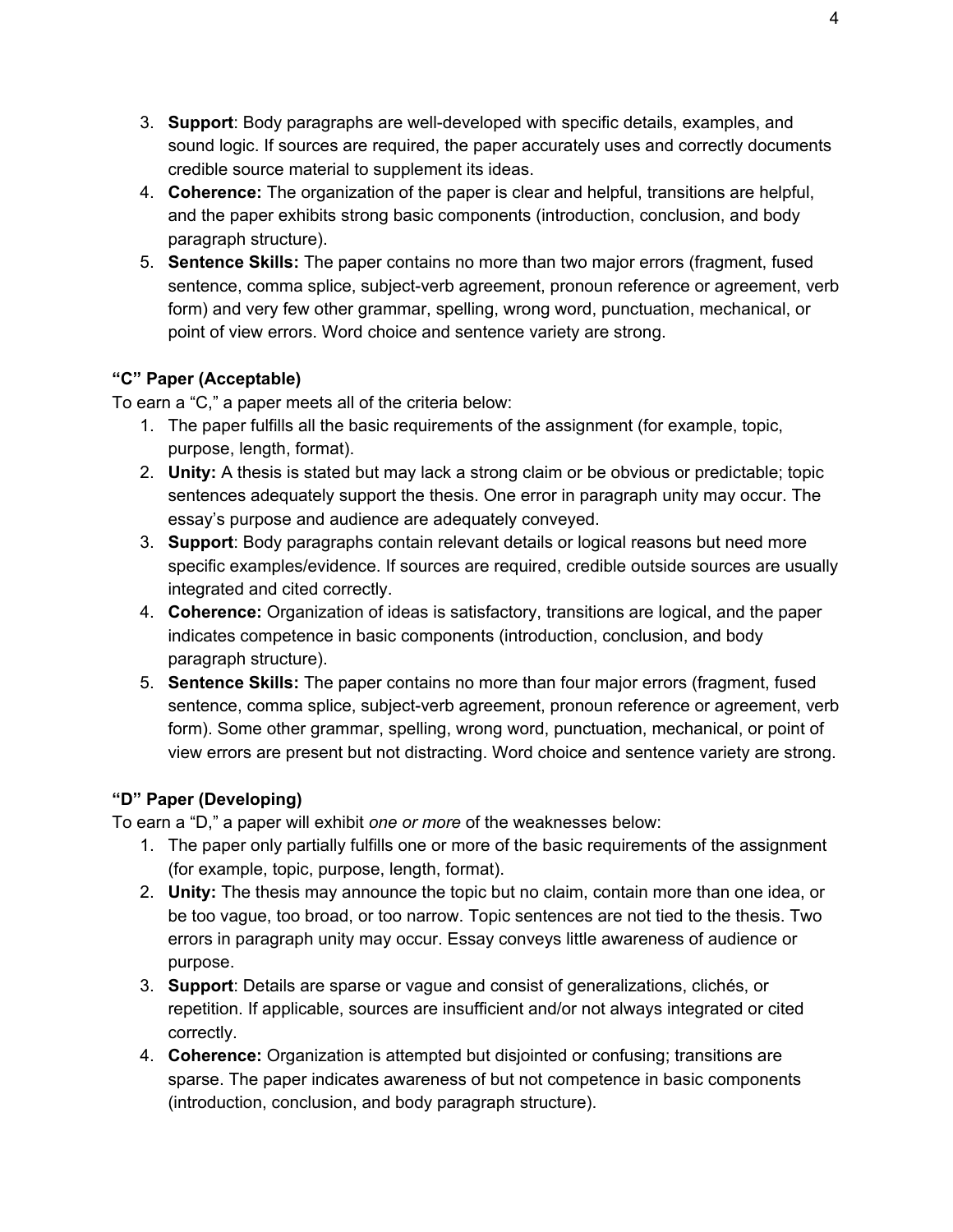5. **Sentence Skills:** The paper contains no more than six major errors (fragment, fused sentence, comma splice, subject-verb agreement, pronoun reference or agreement, verb form). Several other grammar, spelling, wrong word, punctuation, mechanical, or point of view errors distract from the content. Informal word choices occur with little or no variety in sentence type and length.

## **"F" Paper (Unacceptable)**

To earn an "F," a paper will exhibit *one or more* of the weaknesses below:

- 1. The paper fails to fulfill one or more of the basic requirements of the assignment (for example, topic, purpose, length, format).
- 2. **Unity:** The thesis is illogical, incomplete, or missing, so the essay lacks focus on one central idea. Topic sentences are missing, so body paragraphs lack unity. The essay ignores the purpose and audience.
- 3. **Support**: Details are illogical, irrelevant, or missing from body paragraphs. If sources are required, the paper fails to use sources, does not meet the minimum source requirements, uses source material inaccurately, uses sources that are not credible, fails to document fully or correctly, and/or includes plagiarism.
- 4. **Coherence:** Organization is incoherent, transitions are missing or illogical, or the paper indicates lack of competence in basic paper components (for example, lack of introduction and/or conclusion, lack of paragraphing).
- 5. **Sentence Skills:** Seven or more major errors (fragment, fused sentence, comma splice, subject-verb agreement, pronoun reference or agreement, verb form) occur with numerous other grammar, spelling, wrong word, punctuation, mechanical, or point of view errors. Word choice is often inaccurate, immature, or inappropriate. Multiple sentence structure/syntax errors make the paper difficult or almost impossible to read. If one type or a combination of types of errors, regardless of whether they are major or minor, seriously affects the readability of a paper, it will receive an "F."

# **Student Responsibilities:** Students are expected to

Be on time and regularly attend class

- 1. Be responsible for the learning process, including preparation for class, such as reading and homework; participation in class discussions, including asking relevant questions; getting assignments and/or notes if absent; and accepting responsibility for not understanding an assignment or failing an assignment. It is the student's responsibility to ask for help and to come in for tutorials/office hours if you do not fully understand an assignment. The instructor will not keep up with your missing work. It is the student's responsibility to frequently check the grade book for missing assignments and turn them in within no more than 5 days past the due date.
- 2. Be responsible for having an appropriate attitude and using appropriate verbal and body language in academic environments; students should not use condescending, inflammatory, threatening, or profane rhetoric, whether verbally or in written form, in academic environments.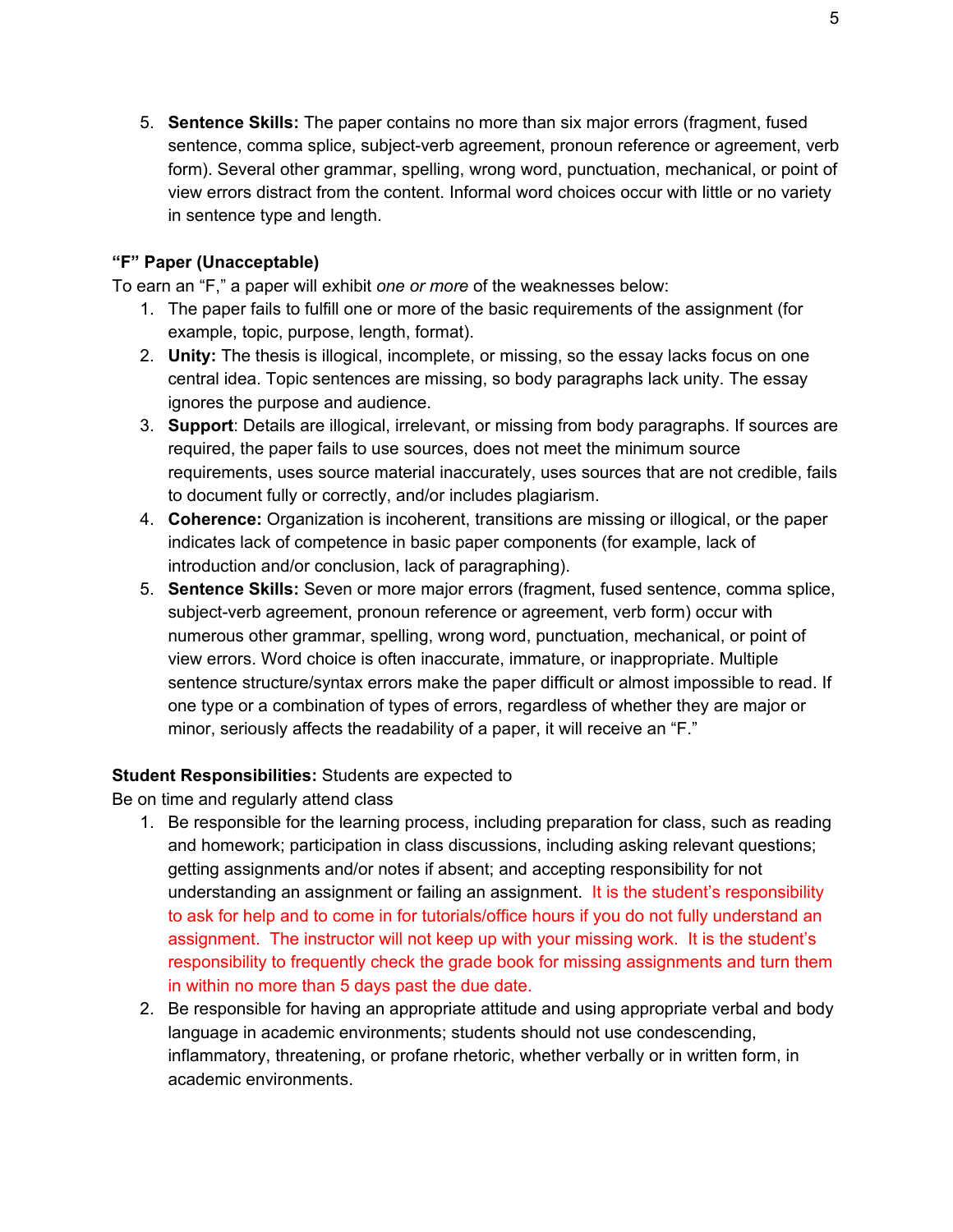- 3. Have respectful behavior toward instructor and classmates in order to contribute to the atmosphere necessary for learning.
- 4. Be responsible for courteous actions to others, especially by putting away cell phones and other distractions while in class.
- 5. Submit all assignments in accordance with due dates, formats, and requirements. **Please remember that there is a ten point penalty for all work per each day late. After 5 days, the assignment will no longer be accepted. There will be NO EXCEPTIONS to this rule in the second semester of College English.**
- 6. Avoid all forms of cheating and plagiarism on all assignments, including improper collaboration.
- 7. Ask questions when something is unclear.

**Attendance Policy:** The attendance policy will be the same policy as outlined in your 1301 syllabus. Look there for any clarifications.

**Plagiarism and Cheating:** Students are expected to do their own work on all projects, quizzes, assignments, and papers. Failure to comply with this policy will result in an F for the assignment and can result in an F for the course if circumstances warrant it.

Plagiarism violations include, but are not limited to, the following

- 1. Turning in a paper that has been purchased, borrowed, or downloaded from another student, an online term paper site, or a mail order term paper mill;
- 2. Cutting and pasting together information from books, articles, other papers, or online sites without providing proper documentation;
- 3. Using direct quotations (three or more words) from a source without showing them to be direct quotations and citing them. Even if you cite the source, if you fail to put quotation marks around the words taken from the source, it is as if you are claiming to have summarized the source in your own words, which is not the case.
- 4. Missing in-text citations.

Cheating violations include, but are not limited to, the following:

- 1. Obtaining an examination by stealing or collusion;
- 2. Discovering the content of an examination before it is given;
- 3. Using an unauthorized source of information (notes, textbook, text messaging, internet) during an examination, quiz, or homework assignment;
- 4. Entering an office or building to obtain unfair advantage;
- 5. Taking an examination for another;
- 6. Altering grade records; or
- 7. Copying another's work during an examination or on a homework assignment.

**Student Code of Conduct Policy**: Any successful learning experience requires mutual respect on the part of the student and the instructor. Neither instructor nor student should be subject to others' behavior that is rude, disruptive, intimidating, aggressive, or demeaning**.** Student